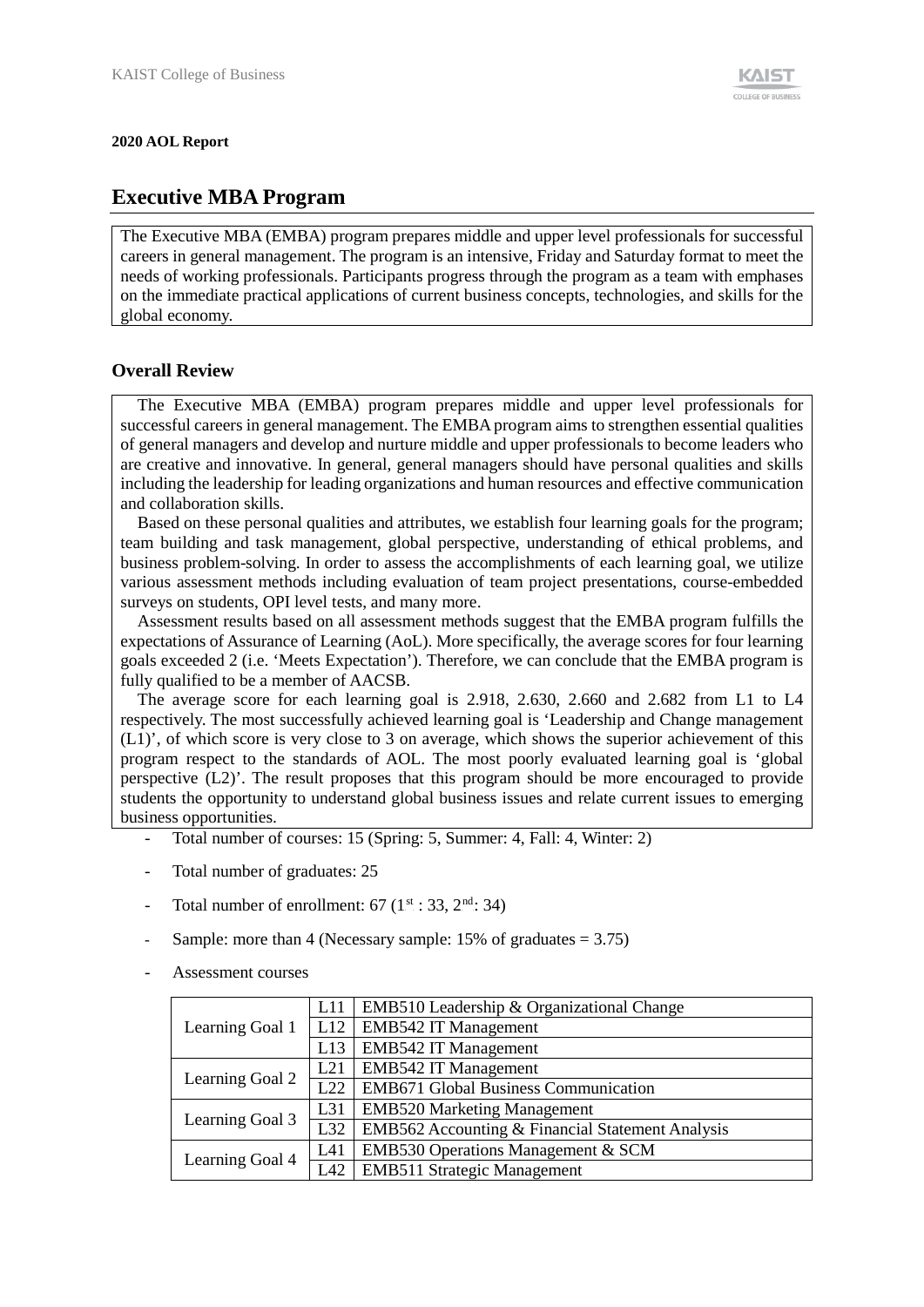#### **Overview of Assessment**

| <b>Program Name: Assessment Learning Goal 1</b>                                                        |                                         |                                                                                   |  |  |  |  |  |  |
|--------------------------------------------------------------------------------------------------------|-----------------------------------------|-----------------------------------------------------------------------------------|--|--|--|--|--|--|
| Leadership and Change management: Our graduates will use team building and high-                       |                                         |                                                                                   |  |  |  |  |  |  |
| performance management behaviors to lead team tasks successfully in the<br>competitive environment.    |                                         |                                                                                   |  |  |  |  |  |  |
| <b>Learning Objective</b>                                                                              | <b>Methods</b><br><b>Sample</b>         |                                                                                   |  |  |  |  |  |  |
| L11) Our students will have<br>high-performance leadership<br>skill.                                   | Students enrolled in<br>EMB510 $(N=15)$ | Reflective assessment of<br>leadership styles/skills<br>completed by team members |  |  |  |  |  |  |
| L12) Our students will<br>know how to build a team<br>successfully in the<br>competitive environment.  | Students enrolled in<br>$EMB542 (N=24)$ | Team members assessment<br>by their team leader                                   |  |  |  |  |  |  |
| L13) Our students will<br>effectively manage team<br>members for solving<br>organizational challenges. | Students enrolled in<br>EMB542 $(N=24)$ | Team members assessment<br>by their team leader                                   |  |  |  |  |  |  |
| <b>Findings</b>                                                                                        |                                         |                                                                                   |  |  |  |  |  |  |

- Using a course-embedded survey, the team members in EMB510 assessed L11 which evaluated the leadership style and skills of their team leader. Average scores for each of the evaluation criteria for L11 exceed 2 (meets expectations); the score for L11 is 2.900.
- Using a course-embedded survey, the team leaders in EMB 542 assessed L12 and L13 which evaluated the team building skills of their team members. Average scores for each of the evaluation criteria for L12 and L13 exceed 2 (meets expectations); the scores for L12 and L13 are 2.938 and 2.917 respectively.
- The average scores for L1 is slightly higher than last year.  $(2.653 \rightarrow 2.90)$
- 73.3% (11/15) of students exceed expectations for L11.
- All students meet expectations for L11, L12 and L13.
- 91.7% (22/24) of students exceed expectations for L12 and L13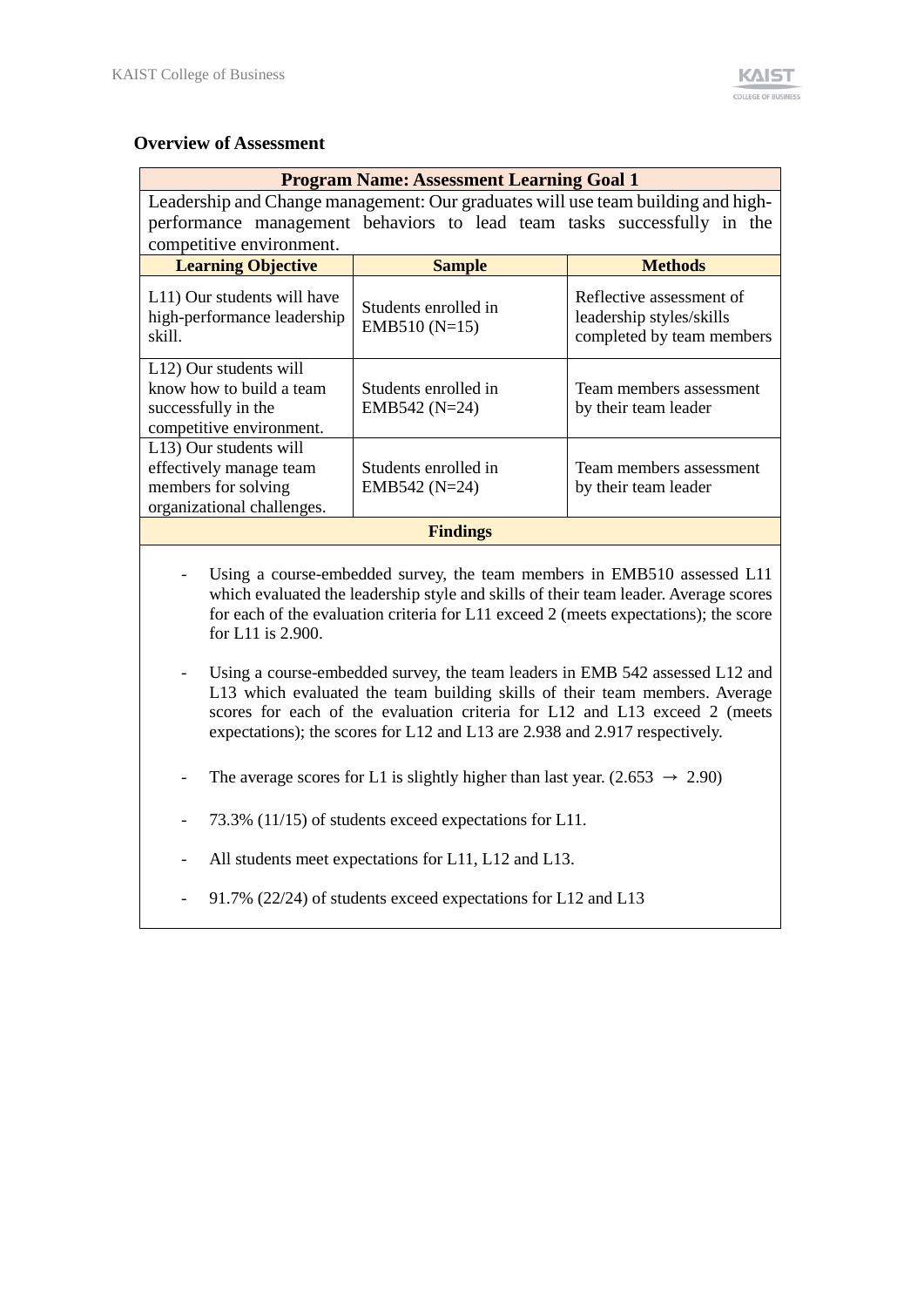|                                                                                                                                   | <b>Program Name: Assessment Learning Goal 2</b>                   |                                                                                          |  |  |  |  |  |  |
|-----------------------------------------------------------------------------------------------------------------------------------|-------------------------------------------------------------------|------------------------------------------------------------------------------------------|--|--|--|--|--|--|
|                                                                                                                                   | Global Perspective: Our graduates will have a global perspective. |                                                                                          |  |  |  |  |  |  |
| <b>Learning Objective</b><br><b>Methods</b><br><b>Sample</b>                                                                      |                                                                   |                                                                                          |  |  |  |  |  |  |
| L21) Our student will<br>understand global business<br>issues and relate current<br>issues to emerging business<br>opportunities. | Students enrolled in<br>EMB542 $(N=8)$                            | Assessment task force scored<br>case solutions written in<br>English                     |  |  |  |  |  |  |
| L22) Our students will have<br>a good command of<br>business English or other<br>languages of major global<br>markets.            | Students enrolled in<br>$EMB671(N=15)$                            | Assessment task force<br>scored business presentation<br>and communication in<br>English |  |  |  |  |  |  |
|                                                                                                                                   | <b>Findings</b>                                                   |                                                                                          |  |  |  |  |  |  |

Using the assessment rubric, the assessment task force for EMB542 evaluated L21. Average score for each of the evaluation criteria for L21 is 2.594, slightly higher than last year's (2.563), and still exceeds 2 (meets expectations).

Using the assessment rubric, the assessment task force for EMB 671 evaluated L22. Average scores for each of the evaluation criteria for L22 are 2.667 (meets expectations).

- All students meet expectation for L21.
- 25% (2/8) of students exceed expectations for L21.
- 73.3% (11/15) of students exceed expectations for L22.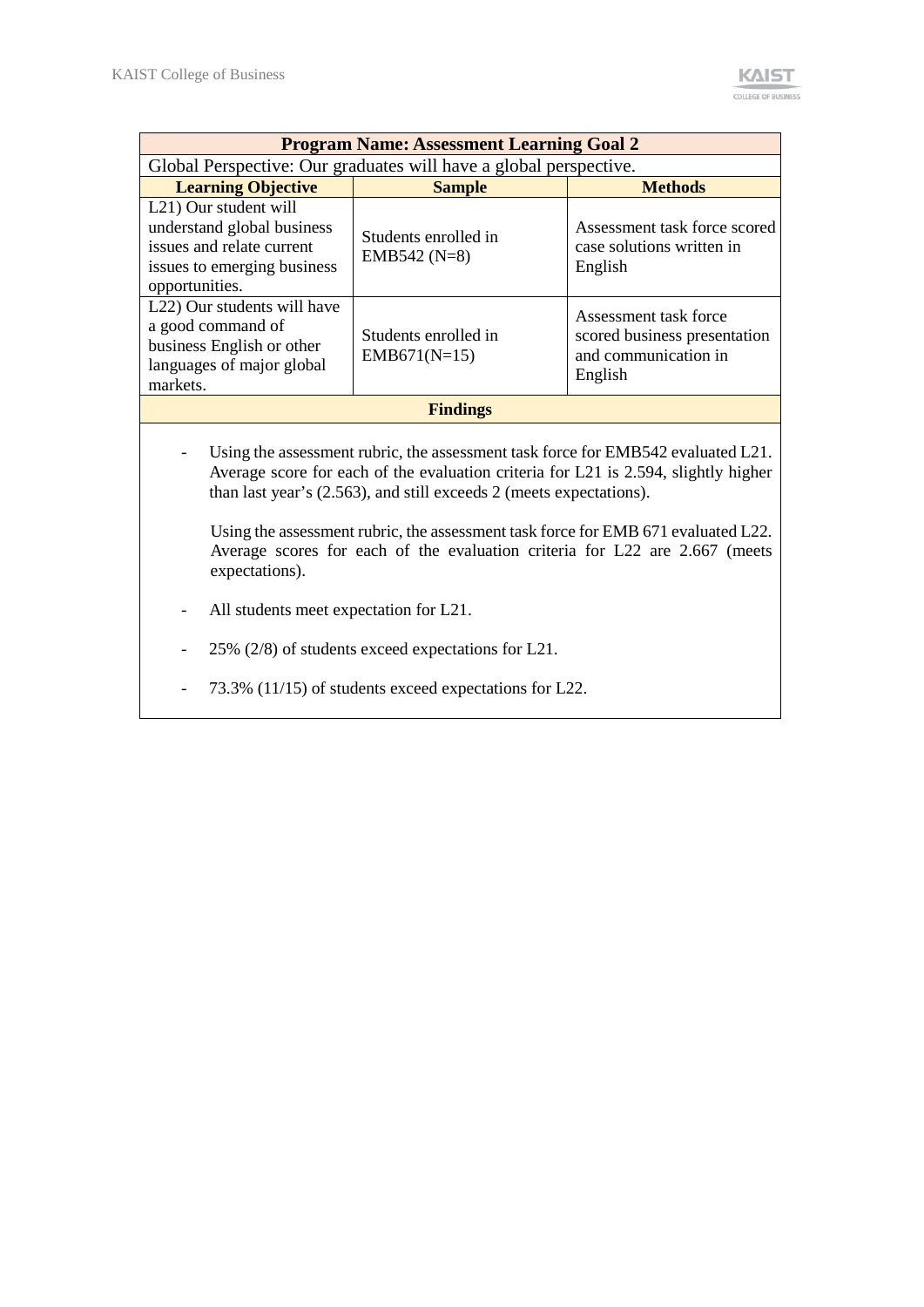| <b>Program Name: Assessment Learning Goal 3</b>                                                                                                                                                             |                                                        |                                                                                 |  |  |  |  |  |  |
|-------------------------------------------------------------------------------------------------------------------------------------------------------------------------------------------------------------|--------------------------------------------------------|---------------------------------------------------------------------------------|--|--|--|--|--|--|
| Ethically & Socially Conscious Reasoning: Our graduates will understand the                                                                                                                                 |                                                        |                                                                                 |  |  |  |  |  |  |
| gravity of ethical behavior and corporate social responsibility.                                                                                                                                            |                                                        |                                                                                 |  |  |  |  |  |  |
| <b>Learning Objective</b>                                                                                                                                                                                   | <b>Sample</b>                                          | <b>Methods</b>                                                                  |  |  |  |  |  |  |
| L31) Our students will be<br>able to identify ethical and<br>social dilemma and be able<br>to recognize and evaluate<br>alternative courses of action.                                                      | Students enrolled in<br>EMB520 (N=8)                   | Assessment task force scored<br>the term project presentation<br>and its output |  |  |  |  |  |  |
| L32) Our students will<br>know the professional code<br>of conduct within their<br>discipline.                                                                                                              | Students enrolled in<br>EMB562 ( $N=19$ )              | Course-embedded survey                                                          |  |  |  |  |  |  |
|                                                                                                                                                                                                             | <b>Findings</b>                                        |                                                                                 |  |  |  |  |  |  |
| Using the assessment rubric, the assessment task force for EMB520 evaluated L31.<br>Average scores for each of the evaluation criteria for L31 exceed 2 (meet<br>expectations); the score for L31 is 2.925. |                                                        |                                                                                 |  |  |  |  |  |  |
| Using a course-embedded survey, students in EMB 562 assessed L32. Average<br>scores for each of the evaluation criteria for L32 exceed 2 (meets expectations); the<br>score for L32 is $2.395$ .            |                                                        |                                                                                 |  |  |  |  |  |  |
| All students meet expectation for L31.                                                                                                                                                                      |                                                        |                                                                                 |  |  |  |  |  |  |
|                                                                                                                                                                                                             | 62.5% (5/8) of students exceed expectations for L31.   |                                                                                 |  |  |  |  |  |  |
|                                                                                                                                                                                                             | 52.6% (10/19) of students exceed expectations for L32. |                                                                                 |  |  |  |  |  |  |

- 21.1% (4/9) of students have difficulty in understanding the detailed contents of professional code of conduct (Trait 2 for L32).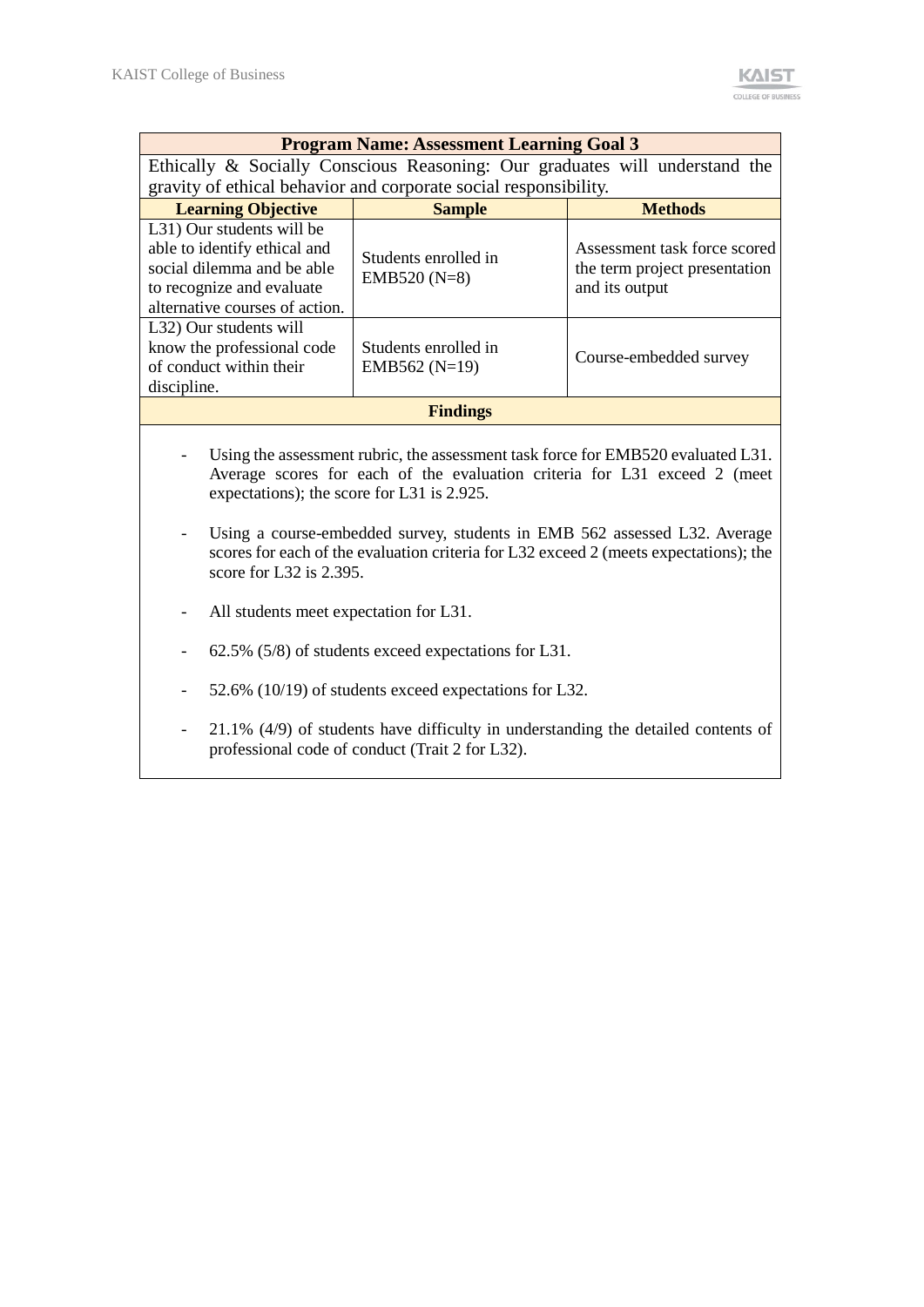#### **Program Name: Assessment Learning Goal 4**

Strategic Thinking & Cross-disciplinary Competency: Our graduates will be able to strategically analyze business cases and integrate different disciplines in solving business problems.

| <b>Learning Objective</b>                                                                                                                                           | <b>Sample</b>                          | <b>Methods</b>                                                                  |  |  |  |
|---------------------------------------------------------------------------------------------------------------------------------------------------------------------|----------------------------------------|---------------------------------------------------------------------------------|--|--|--|
| L41) Our students will use<br>appropriate analytical<br>techniques to solve business<br>problems and will<br>demonstrate the ability of<br>sound business judgment. | Students enrolled in<br>EMB530 $(N=8)$ | Assessment task force scored<br>the term project presentation<br>and its output |  |  |  |
| L42) Our students will<br>synthesize different<br>discipline areas.                                                                                                 | Students enrolled in<br>EMB511 $(N=7)$ | Assessment task force<br>scored case solutions                                  |  |  |  |
| <b>Findings</b>                                                                                                                                                     |                                        |                                                                                 |  |  |  |

- Using the assessment rubric, the assessment task force for EMB530 evaluated L41. Average score for each of the evaluation criteria for L41 is 2.696, higher than last year's (2.643), and still exceeds 2 (meets expectations).
- Using the assessment rubric, the assessment task force for EMB511 evaluated L42. Average scores for each of the evaluation criteria for L42 exceed 2 (meets expectations); the score for L42 is 2.667, slightly lower than last year's (2.688).
- All students meet expectation for L42.
- 12.5% (1/8) of students exceed expectations for L41.
- 14.3% (1/7) of students exceed expectations for L42.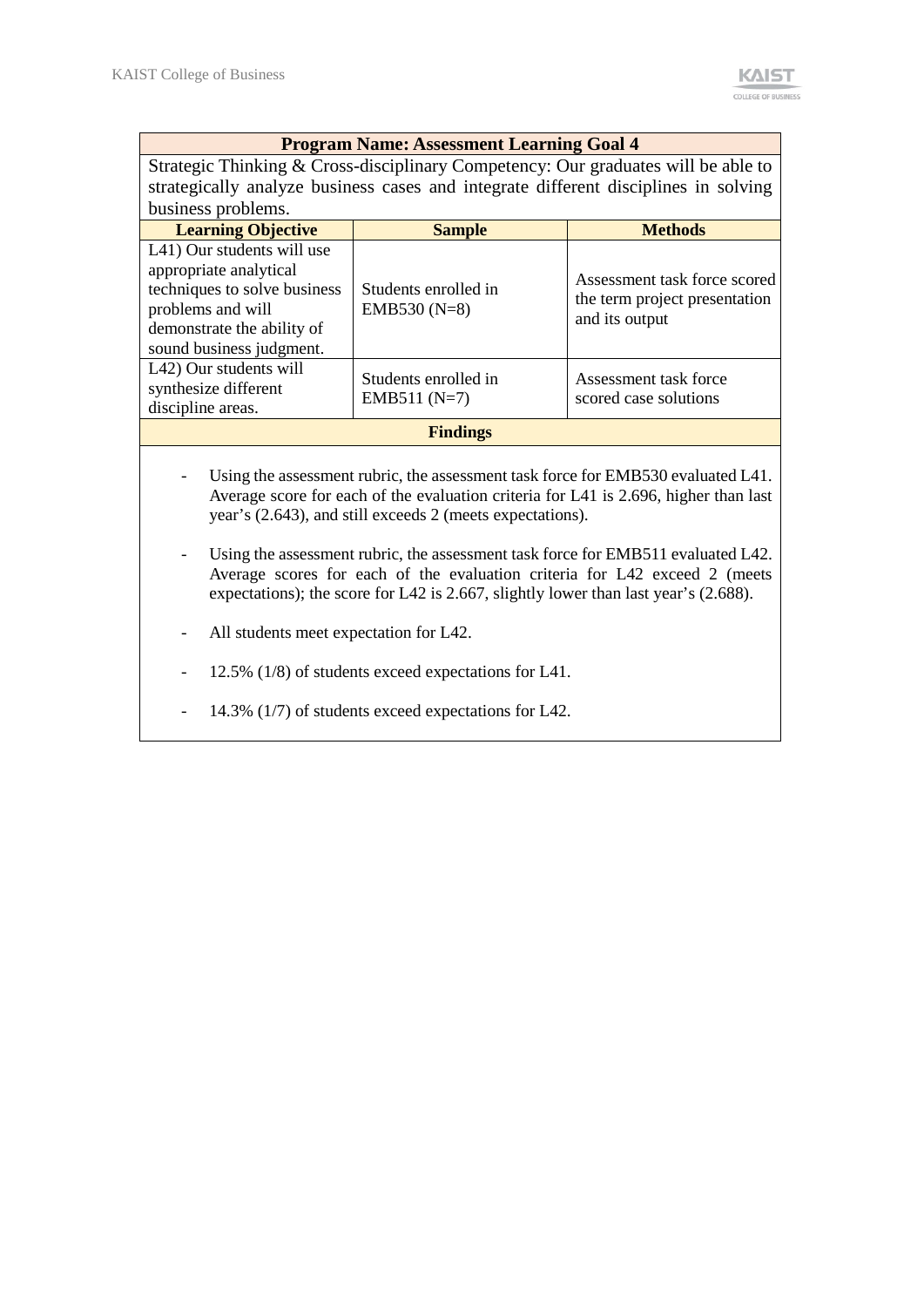# **Data Analysis and Results**

| Assessment Learning Goal 1 (L1): EMB510 Leadership & Organizational Change / EMB542 IT Management          |                                                                                                                                      |                |                |                  |  |  |  |  |
|------------------------------------------------------------------------------------------------------------|--------------------------------------------------------------------------------------------------------------------------------------|----------------|----------------|------------------|--|--|--|--|
| L1: Leadership and Change management: Our graduates will use team building and high-performance management |                                                                                                                                      |                |                |                  |  |  |  |  |
| <b>Learning Goal</b>                                                                                       | L11: Our students will have high-performance leadership skill.                                                                       |                |                |                  |  |  |  |  |
| <b>Traits</b>                                                                                              | <b>T2. Balance between Task</b><br><b>T1. Confidence</b><br><b>T3.Ability to Listen</b><br>T4. Agenda<br>and Interpersonal Relations |                |                |                  |  |  |  |  |
| <b>Students</b>                                                                                            | 15                                                                                                                                   | 15             | 15             | 15               |  |  |  |  |
| 1                                                                                                          | 3                                                                                                                                    | 3              | 3              | 3                |  |  |  |  |
| $\boldsymbol{2}$                                                                                           | $\overline{2}$                                                                                                                       | 3              | $\overline{c}$ | 3                |  |  |  |  |
| 3                                                                                                          | $\overline{2}$                                                                                                                       | 3              | 3              | $\mathfrak{2}$   |  |  |  |  |
| $\overline{\mathbf{4}}$                                                                                    | 3                                                                                                                                    | $\overline{3}$ | $\overline{3}$ | 3                |  |  |  |  |
| 5                                                                                                          | 3                                                                                                                                    | 3              | 3              | 3                |  |  |  |  |
| 6                                                                                                          | 3                                                                                                                                    | 3              | 3              | 3                |  |  |  |  |
| 7                                                                                                          | $\mathfrak{Z}$                                                                                                                       | 3              | 3              | $\mathfrak{Z}$   |  |  |  |  |
| 8                                                                                                          | 3                                                                                                                                    | 3              | 3              | 3                |  |  |  |  |
| 9                                                                                                          | 3                                                                                                                                    | 3              | 3              | $\overline{2}$   |  |  |  |  |
| 10                                                                                                         | 3                                                                                                                                    | 3              | 3              | 3                |  |  |  |  |
| 11                                                                                                         | 3                                                                                                                                    | 3              | 3              | 3                |  |  |  |  |
| 12                                                                                                         | 3                                                                                                                                    | 3              | 3              | 3                |  |  |  |  |
| 13                                                                                                         | 3                                                                                                                                    | $\overline{3}$ | $\overline{3}$ | 3                |  |  |  |  |
| 14                                                                                                         | 3                                                                                                                                    | $\overline{c}$ | 3              | 3                |  |  |  |  |
| 15                                                                                                         | 3                                                                                                                                    | 3              | 3              | 3                |  |  |  |  |
| # of 3 point                                                                                               | 13                                                                                                                                   | 14             | 14             | 13               |  |  |  |  |
| # of 2 point                                                                                               | $\mathbf 2$                                                                                                                          | $\mathbf{1}$   | $\mathbf{1}$   | $\boldsymbol{2}$ |  |  |  |  |
| # of 1 point                                                                                               | $\bf{0}$                                                                                                                             | $\bf{0}$       | $\bf{0}$       | $\bf{0}$         |  |  |  |  |
| <b>Total Score</b>                                                                                         | 43                                                                                                                                   | 44             | 44             | 43               |  |  |  |  |
| <b>Average</b>                                                                                             | 2.867                                                                                                                                | 2.933          | 2.933          | 2.867            |  |  |  |  |
| <b>Total Average</b>                                                                                       | 2.900                                                                                                                                |                |                |                  |  |  |  |  |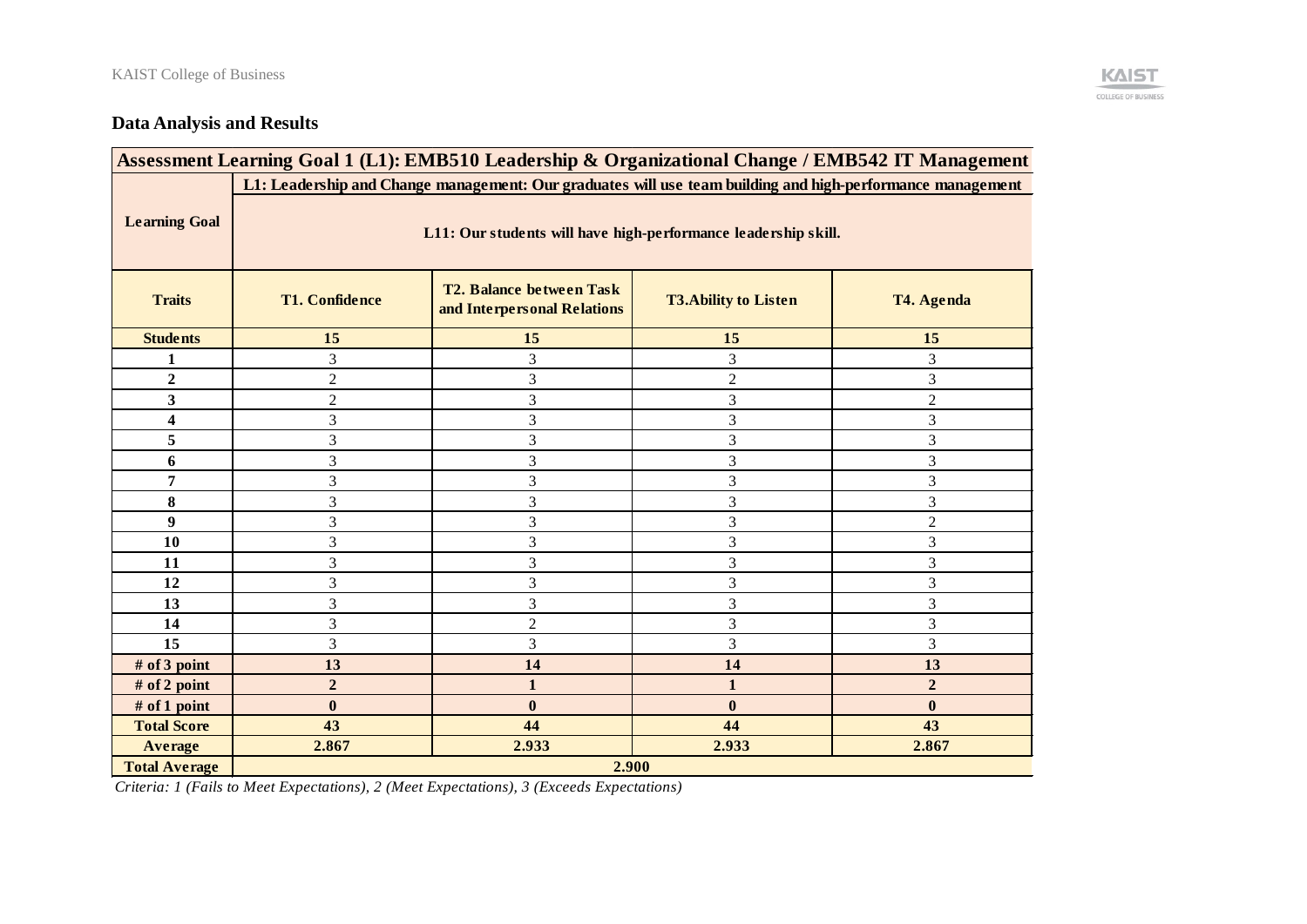| Assessment Learning Goal 1 (L1): EMB510 Leadership & Organizational Change / EMB542 IT Management                                                                                    |                                                                                              |                                                         |                          |                           |                                                                                                         |                                                                                                    |                        |  |
|--------------------------------------------------------------------------------------------------------------------------------------------------------------------------------------|----------------------------------------------------------------------------------------------|---------------------------------------------------------|--------------------------|---------------------------|---------------------------------------------------------------------------------------------------------|----------------------------------------------------------------------------------------------------|------------------------|--|
| L1: Leadership and Change management: Our graduates will use team building and high-performance management behaviors to lead team tasks successfully in the competitive environment. |                                                                                              |                                                         |                          |                           |                                                                                                         |                                                                                                    |                        |  |
| <b>Learning Goal</b>                                                                                                                                                                 | L12: Our students will know how to build a team successfully in the competitive environment. |                                                         |                          |                           |                                                                                                         | L13: Our students will effectively manage team members for solving organizational<br>challenges.   |                        |  |
| <b>Traits</b>                                                                                                                                                                        | <b>T1. Commitment</b>                                                                        | T2. Balance between Task<br>and Interpersonal Relations | <b>T3. Contributions</b> | <b>T4. Stays on Track</b> | <b>T1. Ability to Clearly Specify</b><br><b>Team Focus in Responding</b><br>to Organizational Challenge | <b>T2. Creative Solution</b><br><b>Finding in Responding to</b><br><b>Organizational Challenge</b> | <b>T3. Feasibility</b> |  |
| <b>Students</b>                                                                                                                                                                      | 24                                                                                           | 24                                                      | 24                       | 24                        | 24                                                                                                      | 24                                                                                                 | 24                     |  |
| $\mathbf{1}$                                                                                                                                                                         | $\overline{3}$                                                                               | $\mathfrak{Z}$                                          | $\overline{3}$           | $\overline{3}$            | $\overline{3}$                                                                                          | $\overline{3}$                                                                                     | $\overline{3}$         |  |
| $\overline{2}$                                                                                                                                                                       | 3                                                                                            | $\overline{3}$                                          | $\overline{3}$           | $\overline{3}$            | $\overline{3}$                                                                                          | 3                                                                                                  | 3                      |  |
| 3                                                                                                                                                                                    | 3                                                                                            | 3                                                       | $\overline{3}$           | 3                         | 3                                                                                                       | 3                                                                                                  | 3                      |  |
| 4                                                                                                                                                                                    | 3                                                                                            | $\overline{3}$                                          | $\overline{3}$           | $\overline{3}$            | $\overline{3}$                                                                                          | 3                                                                                                  | $\overline{3}$         |  |
| 5                                                                                                                                                                                    | $\overline{2}$                                                                               | $\sqrt{2}$                                              | $\sqrt{2}$               | $\overline{2}$            | $\overline{2}$                                                                                          | $\overline{c}$                                                                                     | $\overline{2}$         |  |
| 6                                                                                                                                                                                    | $\overline{3}$                                                                               | $\mathfrak{Z}$                                          | $\overline{\mathbf{3}}$  | $\mathbf{3}$              | $\overline{3}$                                                                                          | $\overline{3}$                                                                                     | $\overline{3}$         |  |
| $\overline{7}$                                                                                                                                                                       | $\mathfrak{Z}$                                                                               | $\mathfrak{Z}$                                          | $\mathfrak{Z}$           | $\overline{3}$            | $\overline{3}$                                                                                          | 3                                                                                                  | $\overline{3}$         |  |
| 8                                                                                                                                                                                    | $\overline{3}$                                                                               | $\mathfrak{Z}$                                          | $\overline{3}$           | $\mathbf{3}$              | $\overline{3}$                                                                                          | 3                                                                                                  | $\overline{3}$         |  |
| 9                                                                                                                                                                                    | $\overline{3}$                                                                               | $\overline{3}$                                          | $\overline{3}$           | $\overline{3}$            | $\overline{3}$                                                                                          | 3                                                                                                  | $\overline{3}$         |  |
| 10                                                                                                                                                                                   | 3                                                                                            | 3                                                       | 3                        | 3                         | 3                                                                                                       | 3                                                                                                  | 3                      |  |
| 11                                                                                                                                                                                   | $\overline{3}$                                                                               | $\overline{3}$                                          | $\overline{3}$           | $\overline{3}$            | $\overline{3}$                                                                                          | 3                                                                                                  | $\overline{3}$         |  |
| 12                                                                                                                                                                                   | $\mathfrak{Z}$                                                                               | $\mathfrak{Z}$                                          | $\mathfrak{Z}$           | $\overline{3}$            | $\mathfrak{Z}$                                                                                          | $\overline{3}$                                                                                     | $\mathfrak{Z}$         |  |
| 13                                                                                                                                                                                   | $\overline{3}$                                                                               | $\overline{3}$                                          | $\overline{3}$           | $\overline{3}$            | $\overline{3}$                                                                                          | 3                                                                                                  | $\overline{3}$         |  |
| 14                                                                                                                                                                                   | $\overline{3}$                                                                               | $\mathfrak{Z}$                                          | $\overline{3}$           | $\overline{3}$            | $\overline{3}$                                                                                          | $\overline{3}$                                                                                     | $\overline{3}$         |  |
| 15                                                                                                                                                                                   | $\mathfrak{Z}$                                                                               | $\mathfrak{Z}$                                          | $\mathfrak{Z}$           | $\mathfrak{Z}$            | $\mathfrak{Z}$                                                                                          | $\overline{3}$                                                                                     | $\overline{3}$         |  |
| 16                                                                                                                                                                                   | $\overline{3}$                                                                               | $\overline{3}$                                          | $\overline{3}$           | $\overline{3}$            | $\overline{3}$                                                                                          | 3                                                                                                  | $\overline{3}$         |  |
| 17                                                                                                                                                                                   | 3                                                                                            | $\mathfrak{Z}$                                          | $\mathfrak{Z}$           | 3                         | 3                                                                                                       | 3                                                                                                  | 3                      |  |
| 18                                                                                                                                                                                   | $\overline{3}$                                                                               | $\mathfrak{Z}$                                          | $\overline{3}$           | $\overline{3}$            | $\overline{3}$                                                                                          | 3                                                                                                  | $\overline{3}$         |  |
| 19                                                                                                                                                                                   | $\overline{3}$                                                                               | $\mathfrak{Z}$                                          | $\mathfrak{Z}$           | $\overline{3}$            | $\overline{3}$                                                                                          | 3                                                                                                  | $\overline{3}$         |  |
| 20                                                                                                                                                                                   | $\mathfrak{Z}$                                                                               | $\overline{3}$                                          | $\overline{\mathbf{3}}$  | $\overline{3}$            | $\overline{3}$                                                                                          | $\overline{3}$                                                                                     | $\mathfrak{Z}$         |  |
| 21                                                                                                                                                                                   | $\overline{3}$                                                                               | $\overline{3}$                                          | $\overline{3}$           | $\overline{3}$            | $\overline{3}$                                                                                          | $\overline{3}$                                                                                     | $\overline{3}$         |  |
| 22                                                                                                                                                                                   | $\overline{3}$                                                                               | $\mathfrak{Z}$                                          | $\mathfrak{Z}$           | $\mathfrak{Z}$            | $\overline{3}$                                                                                          | $\overline{3}$                                                                                     | $\overline{3}$         |  |
| 23                                                                                                                                                                                   | $\overline{2}$                                                                               | $\mathbf{2}$                                            | $\overline{3}$           | $\overline{3}$            | $\overline{2}$                                                                                          | $\overline{2}$                                                                                     | $\overline{2}$         |  |
| 24                                                                                                                                                                                   | 3                                                                                            | $\mathfrak{Z}$                                          | $\mathfrak{Z}$           | $\overline{3}$            | $\overline{3}$                                                                                          | 3                                                                                                  | $\overline{3}$         |  |
| # of 3 point                                                                                                                                                                         | $22\,$                                                                                       | 22                                                      | 23                       | 23                        | 22                                                                                                      | 22                                                                                                 | $22\,$                 |  |
| # of 2 point                                                                                                                                                                         | $\overline{2}$                                                                               | $\overline{2}$                                          | $\mathbf{1}$             | $\mathbf{1}$              | $\overline{2}$                                                                                          | $\overline{2}$                                                                                     | $\overline{2}$         |  |
| # of 1 point                                                                                                                                                                         | $\mathbf{0}$                                                                                 | $\bf{0}$                                                | $\mathbf{0}$             | $\mathbf{0}$              | $\mathbf{0}$                                                                                            | $\mathbf{0}$                                                                                       | $\mathbf{0}$           |  |
| <b>Total Score</b>                                                                                                                                                                   | 70                                                                                           | 70                                                      | 71                       | 71                        | 70                                                                                                      | 70                                                                                                 | 70                     |  |
| Average                                                                                                                                                                              | 2.917                                                                                        | 2.917                                                   | 2.958                    | 2.958                     | 2.917                                                                                                   | 2.917                                                                                              | 2.917                  |  |
| <b>Total Average</b>                                                                                                                                                                 |                                                                                              | 2.938                                                   |                          |                           |                                                                                                         | 2.917                                                                                              |                        |  |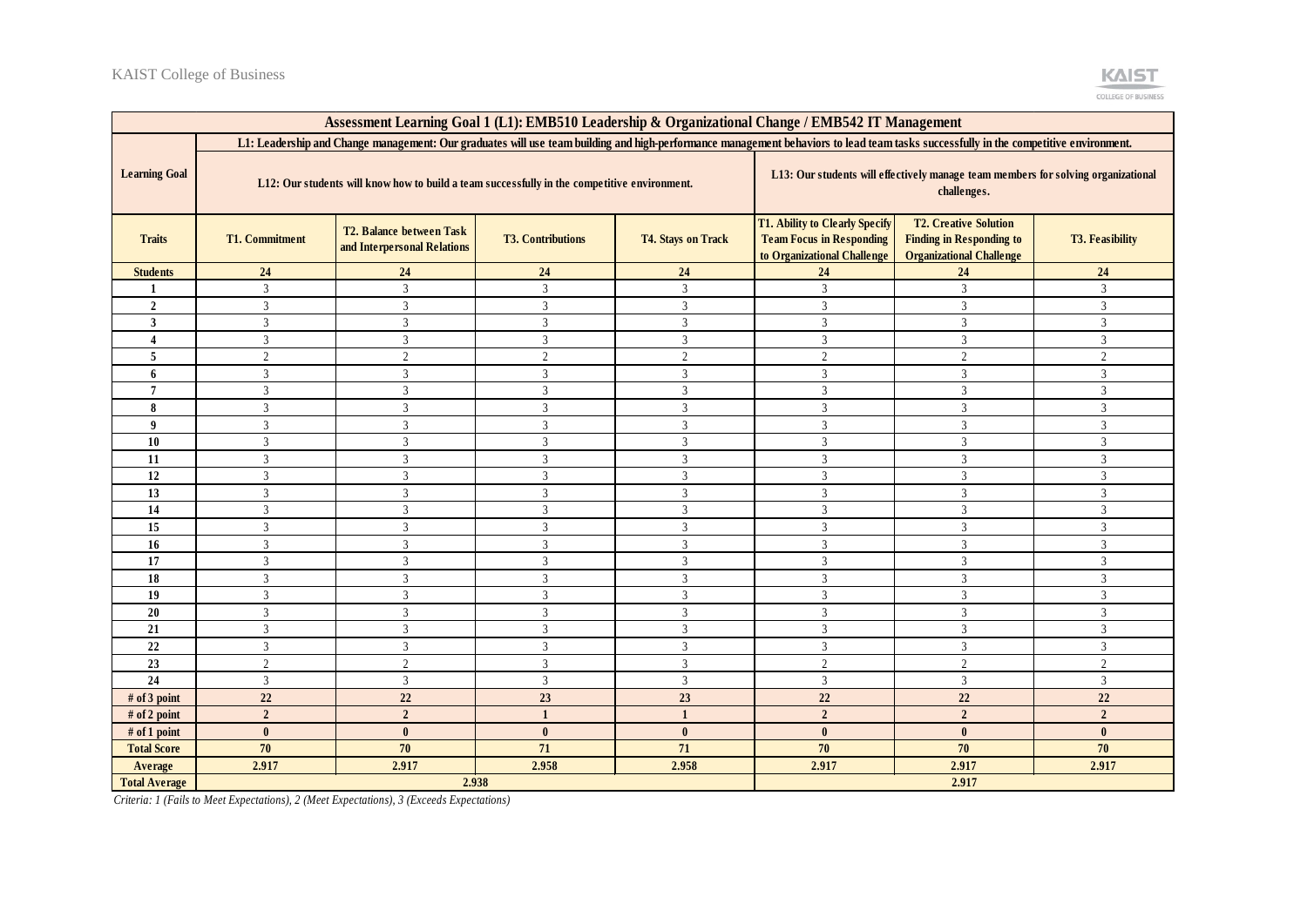| Assessment Learning Goal 2 (L2): EMB542 IT Management / EMB671 Global Business Communication / OPI Level Test |                                                                                                                                                                                                                                  |                         |                  |                         |                      |                                                                                                               |                          |  |
|---------------------------------------------------------------------------------------------------------------|----------------------------------------------------------------------------------------------------------------------------------------------------------------------------------------------------------------------------------|-------------------------|------------------|-------------------------|----------------------|---------------------------------------------------------------------------------------------------------------|--------------------------|--|
|                                                                                                               | L2: Global Perspective: Our graduates will have a global perspective.                                                                                                                                                            |                         |                  |                         |                      |                                                                                                               |                          |  |
| <b>Learning Goal</b>                                                                                          | L21: Our student will understand global business issues and relate current issues to emerging<br>business opportunities.                                                                                                         |                         |                  |                         |                      | L22: Our students will have a good command of business English or other<br>languages of major global markets. |                          |  |
| <b>Traits</b>                                                                                                 | <b>T3. Application of</b><br><b>T1.</b> Identification of<br><b>T2. Analysis of Global</b><br><b>Analysis to Global</b><br><b>T4. Cultural Differences</b><br><b>Global Issues</b><br><b>Issues</b><br><b>Business Situation</b> |                         |                  |                         | <b>T1. Knowledge</b> | <b>T2. Comprehension</b>                                                                                      | <b>T3. Communication</b> |  |
| <b>Students</b>                                                                                               | 8                                                                                                                                                                                                                                | 8                       | 8                | 8                       | 15                   | 15                                                                                                            | 15                       |  |
|                                                                                                               | 3                                                                                                                                                                                                                                | 3                       | $\mathfrak{Z}$   | 3                       | $\overline{3}$       | $\overline{3}$                                                                                                | 3                        |  |
| $\boldsymbol{2}$                                                                                              | 3                                                                                                                                                                                                                                | $\overline{3}$          | $\overline{3}$   | 3                       | $\overline{2}$       | $\overline{2}$                                                                                                | $\overline{2}$           |  |
| $\overline{\mathbf{3}}$                                                                                       | 3                                                                                                                                                                                                                                | $\overline{2}$          | $\overline{3}$   | $\overline{2}$          | $\mathfrak{Z}$       | $\overline{3}$                                                                                                | 3                        |  |
| 4                                                                                                             | $\overline{2}$                                                                                                                                                                                                                   | $\overline{2}$          | $\overline{2}$   | $\mathfrak{2}$          | $\mathfrak{Z}$       | $\overline{3}$                                                                                                | 3                        |  |
| 5                                                                                                             | $\overline{2}$                                                                                                                                                                                                                   | 3                       | $\overline{3}$   | $\overline{2}$          | $\overline{3}$       | $\overline{3}$                                                                                                | $\overline{3}$           |  |
| 6                                                                                                             | $\overline{2}$                                                                                                                                                                                                                   | 3                       | $\overline{3}$   | $\mathfrak{Z}$          | $\mathfrak{Z}$       | $\overline{3}$                                                                                                | 3                        |  |
| 7                                                                                                             | 3                                                                                                                                                                                                                                | $\overline{2}$          | $\overline{2}$   | $\mathfrak{2}$          |                      |                                                                                                               |                          |  |
| 8                                                                                                             | $\overline{2}$                                                                                                                                                                                                                   | $\overline{3}$          | $\overline{3}$   | 3                       | $\mathfrak{Z}$       | $\overline{3}$                                                                                                | 3                        |  |
| 9                                                                                                             |                                                                                                                                                                                                                                  |                         |                  |                         | $\overline{2}$       | $\overline{2}$                                                                                                | $\overline{2}$           |  |
| 10                                                                                                            |                                                                                                                                                                                                                                  |                         |                  |                         | $\mathfrak{Z}$       | $\overline{3}$                                                                                                | $\overline{3}$           |  |
| 11                                                                                                            |                                                                                                                                                                                                                                  |                         |                  |                         | $\overline{2}$       | $\sqrt{2}$                                                                                                    | $\overline{2}$           |  |
| 12                                                                                                            |                                                                                                                                                                                                                                  |                         |                  |                         | $\overline{3}$       | $\overline{3}$                                                                                                | $\overline{3}$           |  |
| 13                                                                                                            |                                                                                                                                                                                                                                  |                         |                  |                         | $\mathfrak{Z}$       | $\overline{3}$                                                                                                | $\overline{3}$           |  |
| 14                                                                                                            |                                                                                                                                                                                                                                  |                         |                  |                         | 3                    | $\overline{3}$                                                                                                | 3                        |  |
| 15                                                                                                            |                                                                                                                                                                                                                                  |                         |                  |                         | $\overline{3}$       | $\overline{3}$                                                                                                | 3                        |  |
| # of 3 point                                                                                                  | 4                                                                                                                                                                                                                                | 5                       | 6                | 4                       | 11                   | 11                                                                                                            | 11                       |  |
| # of 2 point                                                                                                  | $\overline{\mathbf{4}}$                                                                                                                                                                                                          | $\overline{\mathbf{3}}$ | $\overline{2}$   | $\overline{\mathbf{4}}$ | $\mathbf{3}$         | $\overline{\mathbf{3}}$                                                                                       | 3                        |  |
| $#$ of 1 point                                                                                                | $\mathbf{0}$                                                                                                                                                                                                                     | $\mathbf{0}$            | $\boldsymbol{0}$ | $\mathbf{0}$            | $\mathbf{1}$         | $\mathbf{1}$                                                                                                  | $\mathbf{1}$             |  |
| <b>Total Score</b>                                                                                            | 20                                                                                                                                                                                                                               | 21                      | 22               | 20                      | 40                   | 40                                                                                                            | 40                       |  |
| Average                                                                                                       | 2.500                                                                                                                                                                                                                            | 2.625                   | 2.750            | 2.500                   | 2.667                | 2.667                                                                                                         | 2.667                    |  |
| <b>Total Average</b>                                                                                          | 2.594<br>2.667                                                                                                                                                                                                                   |                         |                  |                         |                      |                                                                                                               |                          |  |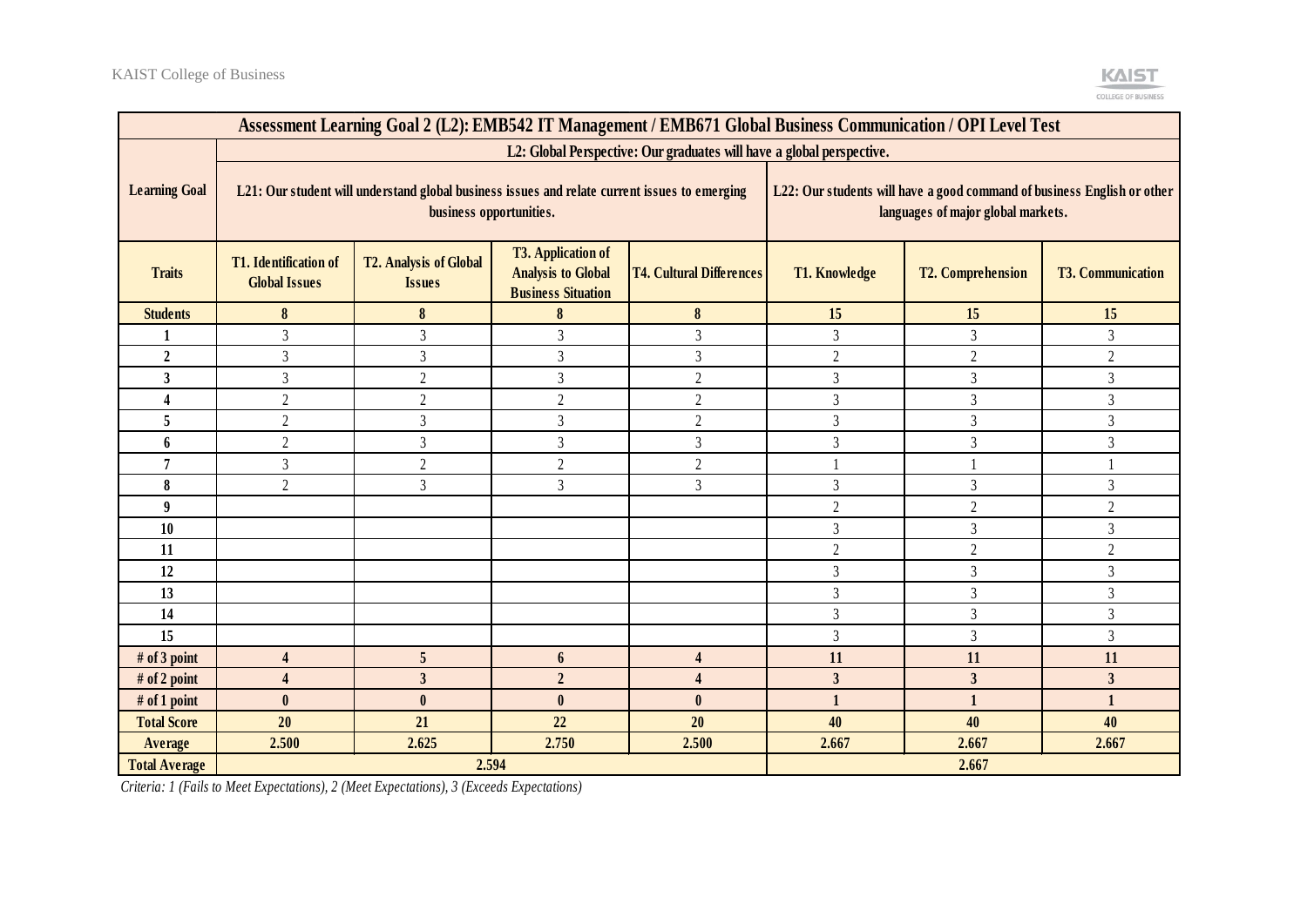| Assessment Learning Goal 3 (L3): EMB520 Marketing Management / EMB562 Accounting & Financial Statement Analysis                                  |                                                                                                                                                                                                                                           |                                                 |                                          |                 |                                                         |                       |                          |  |
|--------------------------------------------------------------------------------------------------------------------------------------------------|-------------------------------------------------------------------------------------------------------------------------------------------------------------------------------------------------------------------------------------------|-------------------------------------------------|------------------------------------------|-----------------|---------------------------------------------------------|-----------------------|--------------------------|--|
| L3: Ethically & Socially Conscious Reasoning: Our graduates will understand the gravity of ethical behavior and corporate social responsibility. |                                                                                                                                                                                                                                           |                                                 |                                          |                 |                                                         |                       |                          |  |
| <b>Learning Goal</b>                                                                                                                             | L31: Our students will be able to identify ethical and social dilemma and be able to recognize and evaluate alternative courses<br>L32: Our students will know the professional<br>of action.<br>code of conduct within their discipline. |                                                 |                                          |                 |                                                         |                       |                          |  |
| <b>Traits</b>                                                                                                                                    | <b>T1. Identifies Dilemma</b>                                                                                                                                                                                                             | <b>T2. Stakeholders</b><br><b>Consideration</b> | <b>T3. Options</b><br><b>Development</b> |                 | <b>T4. Options Evaluation   T5. Decision and Action</b> | <b>T1. Importance</b> | <b>T2. Understanding</b> |  |
| <b>Students</b>                                                                                                                                  | 8                                                                                                                                                                                                                                         | 8                                               | 8                                        | 8               | $\bf{8}$                                                | 19                    | 19                       |  |
|                                                                                                                                                  | 3                                                                                                                                                                                                                                         | 3                                               | $\overline{3}$                           | 3               | $\overline{3}$                                          | 3                     | 3                        |  |
| $\overline{2}$                                                                                                                                   | 3                                                                                                                                                                                                                                         | 3                                               | $\overline{3}$                           | 3               | $\overline{3}$                                          | $\overline{3}$        | $\overline{3}$           |  |
| 3                                                                                                                                                | 3                                                                                                                                                                                                                                         | 3                                               | $\overline{3}$                           | 3               | $\mathfrak{Z}$                                          | $\overline{2}$        | $\overline{2}$           |  |
| 4                                                                                                                                                | 3                                                                                                                                                                                                                                         | 3                                               | 3                                        | 3               | $\mathfrak{Z}$                                          | $\overline{2}$        |                          |  |
| 5                                                                                                                                                | 3                                                                                                                                                                                                                                         | 3                                               | 3                                        | $\mathfrak{Z}$  | 3                                                       | $\overline{2}$        | $\overline{c}$           |  |
| 6                                                                                                                                                | 3                                                                                                                                                                                                                                         | 3                                               | 3                                        | $\overline{2}$  | $\mathfrak{Z}$                                          | 3                     | $\overline{2}$           |  |
| 7                                                                                                                                                | 3                                                                                                                                                                                                                                         | 3                                               | 3                                        | 3               | $\mathfrak{2}$                                          | $\mathfrak{Z}$        | 3                        |  |
| 8                                                                                                                                                | 3                                                                                                                                                                                                                                         | $\overline{3}$                                  | $\overline{3}$                           | 3               | $\overline{2}$                                          | $\mathfrak{Z}$        | 3                        |  |
| 9                                                                                                                                                |                                                                                                                                                                                                                                           |                                                 |                                          |                 |                                                         | 3                     | 3                        |  |
| 10                                                                                                                                               |                                                                                                                                                                                                                                           |                                                 |                                          |                 |                                                         | $\mathfrak{Z}$        | $\mathfrak{Z}$           |  |
| 11                                                                                                                                               |                                                                                                                                                                                                                                           |                                                 |                                          |                 |                                                         | $\overline{2}$        | $\overline{2}$           |  |
| 12                                                                                                                                               |                                                                                                                                                                                                                                           |                                                 |                                          |                 |                                                         | $\mathfrak{Z}$        | 3                        |  |
| 13                                                                                                                                               |                                                                                                                                                                                                                                           |                                                 |                                          |                 |                                                         | $\mathfrak{Z}$        | 3                        |  |
| 14                                                                                                                                               |                                                                                                                                                                                                                                           |                                                 |                                          |                 |                                                         | $\mathfrak{Z}$        | 3                        |  |
| 15                                                                                                                                               |                                                                                                                                                                                                                                           |                                                 |                                          |                 |                                                         | $\overline{2}$        | $\overline{2}$           |  |
| 16                                                                                                                                               |                                                                                                                                                                                                                                           |                                                 |                                          |                 |                                                         | $\overline{2}$        |                          |  |
| 17                                                                                                                                               |                                                                                                                                                                                                                                           |                                                 |                                          |                 |                                                         | $\mathfrak{Z}$        | 3                        |  |
| 18                                                                                                                                               |                                                                                                                                                                                                                                           |                                                 |                                          |                 |                                                         |                       |                          |  |
| 19                                                                                                                                               |                                                                                                                                                                                                                                           |                                                 |                                          |                 |                                                         |                       |                          |  |
| # of 3 point                                                                                                                                     | 8                                                                                                                                                                                                                                         | 8                                               | 8                                        | $7\phantom{.0}$ | 6                                                       | 11                    | 10                       |  |
| # of 2 point                                                                                                                                     | $\mathbf{0}$                                                                                                                                                                                                                              | $\mathbf{0}$                                    | $\mathbf{0}$                             |                 | $\overline{2}$                                          | 6                     | 5                        |  |
| # of 1 point                                                                                                                                     | $\mathbf{0}$                                                                                                                                                                                                                              | $\bf{0}$                                        | $\mathbf{0}$                             | $\mathbf{0}$    | $\bf{0}$                                                | $\overline{2}$        | $\overline{\mathbf{4}}$  |  |
| <b>Total Score</b>                                                                                                                               | 24                                                                                                                                                                                                                                        | 24                                              | 24                                       | 23              | 22                                                      | 47                    | 44                       |  |
| Average                                                                                                                                          | 3.000                                                                                                                                                                                                                                     | 3.000                                           | 3.000                                    | 2.875           | 2.750                                                   | 2.474                 | 2.316                    |  |
| <b>Total Average</b>                                                                                                                             |                                                                                                                                                                                                                                           | 2.925<br>2.395                                  |                                          |                 |                                                         |                       |                          |  |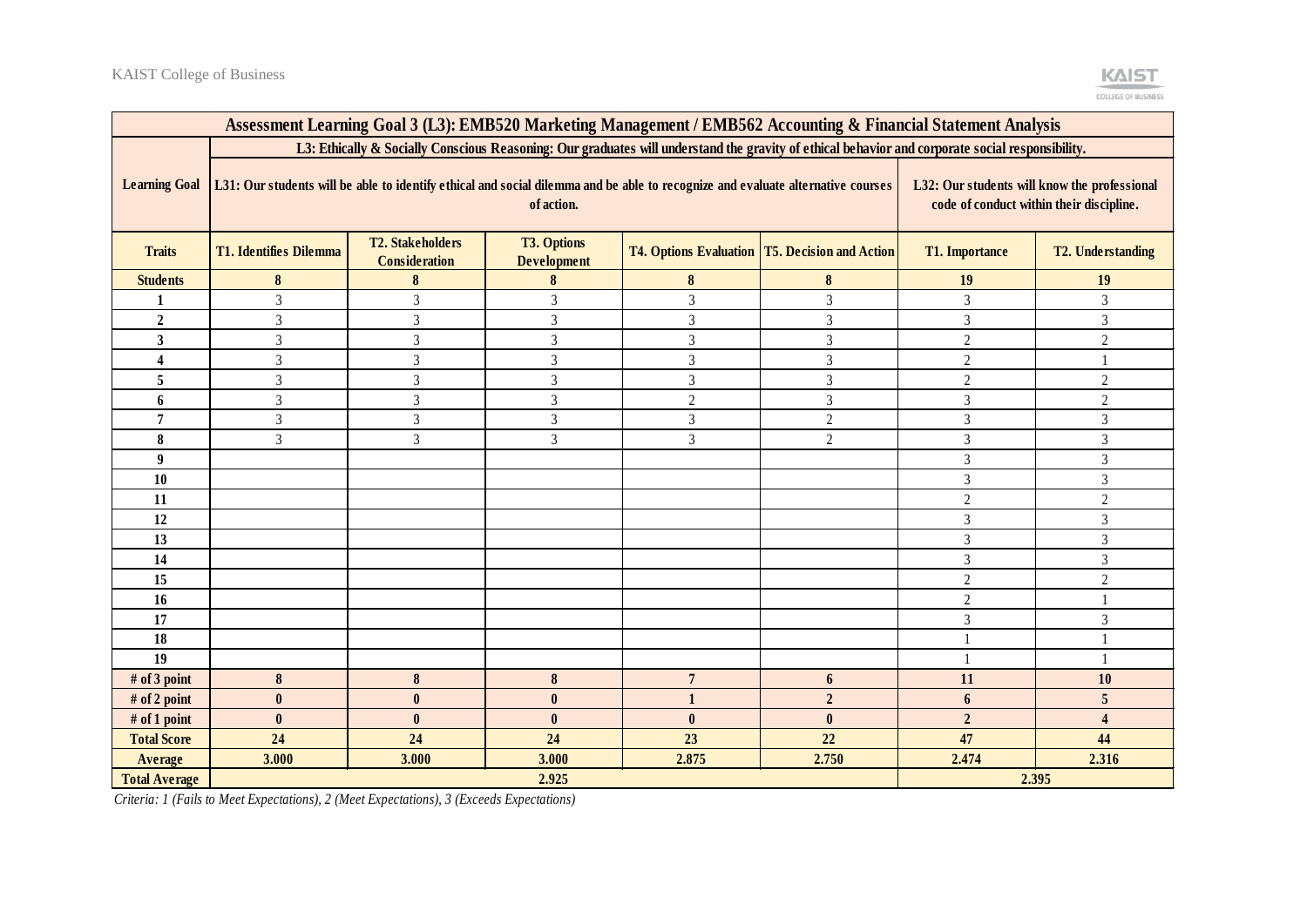| Assessment Learning Goal 4 (L4): EMB530 Operations Management & SCM / EMB511 Strategic Management |                                                                                                                                                                           |                                                                                                                                                                                                                                                                                                                    |              |                |                |                |          |  |  |
|---------------------------------------------------------------------------------------------------|---------------------------------------------------------------------------------------------------------------------------------------------------------------------------|--------------------------------------------------------------------------------------------------------------------------------------------------------------------------------------------------------------------------------------------------------------------------------------------------------------------|--------------|----------------|----------------|----------------|----------|--|--|
|                                                                                                   | L4: Strategic Thinking & Cross-disciplinary Competency: Our graduates will be able to strategically analyze business cases and integrate different disciplines in solving |                                                                                                                                                                                                                                                                                                                    |              |                |                |                |          |  |  |
| <b>Learning Goal</b>                                                                              | L41: Our students will use appropriate analytical techniques to solve business problems and will demonstrate the ability of sound business judgment.                      |                                                                                                                                                                                                                                                                                                                    |              |                |                |                |          |  |  |
| <b>Traits</b>                                                                                     | <b>T1. Factual Knowledge</b>                                                                                                                                              | <b>T2. Application of</b><br><b>T5. Generation of</b><br><b>T3. Application of</b><br><b>T4.</b> Identification of<br><b>T7. Business Judgment</b><br><b>Strategic Analytical</b><br><b>T6. Recommendations</b><br><b>Financial Analysis</b><br><b>Case Problems/Issues</b><br><b>Alternatives</b><br><b>Tools</b> |              |                |                |                |          |  |  |
| <b>Students</b>                                                                                   | 8                                                                                                                                                                         |                                                                                                                                                                                                                                                                                                                    | 8            | 8              | 8              | 8              | 8        |  |  |
|                                                                                                   | 3                                                                                                                                                                         | 3                                                                                                                                                                                                                                                                                                                  | $\bigcap$    |                | 3              | $\overline{2}$ | $\gamma$ |  |  |
| $\mathbf{2}$                                                                                      | <sup>1</sup>                                                                                                                                                              | 3                                                                                                                                                                                                                                                                                                                  |              | 3              | 3              | 3              | 3        |  |  |
| 3                                                                                                 | $\mathcal{E}$                                                                                                                                                             |                                                                                                                                                                                                                                                                                                                    |              |                | $\overline{2}$ | $\overline{2}$ |          |  |  |
|                                                                                                   | 2                                                                                                                                                                         | 3                                                                                                                                                                                                                                                                                                                  |              | 3              | 3              | $\overline{3}$ | 3        |  |  |
| 5                                                                                                 | 3                                                                                                                                                                         | ി                                                                                                                                                                                                                                                                                                                  |              | $\gamma$       | $\overline{2}$ | 3              | 3        |  |  |
| 6                                                                                                 | $\mathcal{E}$                                                                                                                                                             | 3                                                                                                                                                                                                                                                                                                                  |              | 3              | 3              | 3              | 3        |  |  |
|                                                                                                   |                                                                                                                                                                           |                                                                                                                                                                                                                                                                                                                    |              | $\gamma$       | 3              |                |          |  |  |
| 8                                                                                                 | ◠                                                                                                                                                                         | 3                                                                                                                                                                                                                                                                                                                  |              | $\mathcal{R}$  | 3              | $\mathcal{R}$  | 3        |  |  |
| # of 3 point                                                                                      |                                                                                                                                                                           | 6                                                                                                                                                                                                                                                                                                                  |              |                | 6              | 6              | 6        |  |  |
| # of 2 point                                                                                      | 3                                                                                                                                                                         | $\overline{2}$                                                                                                                                                                                                                                                                                                     |              | $\overline{2}$ | $\overline{2}$ | $\overline{2}$ |          |  |  |
| # of 1 point                                                                                      | $\mathbf{0}$                                                                                                                                                              | $\mathbf{0}$                                                                                                                                                                                                                                                                                                       | $\mathbf{0}$ | $\mathbf{0}$   | $\bf{0}$       | $\mathbf{0}$   |          |  |  |
| <b>Total Score</b>                                                                                | 21                                                                                                                                                                        | 22                                                                                                                                                                                                                                                                                                                 | 21           | 22             | 22             | 22             | 21       |  |  |
| Average                                                                                           | 2.625                                                                                                                                                                     | 2.750                                                                                                                                                                                                                                                                                                              | 2.625        | 2.750          | 2.750          | 2.750          | 2.625    |  |  |
| <b>Total Average</b>                                                                              |                                                                                                                                                                           |                                                                                                                                                                                                                                                                                                                    |              | 2.696          |                |                |          |  |  |